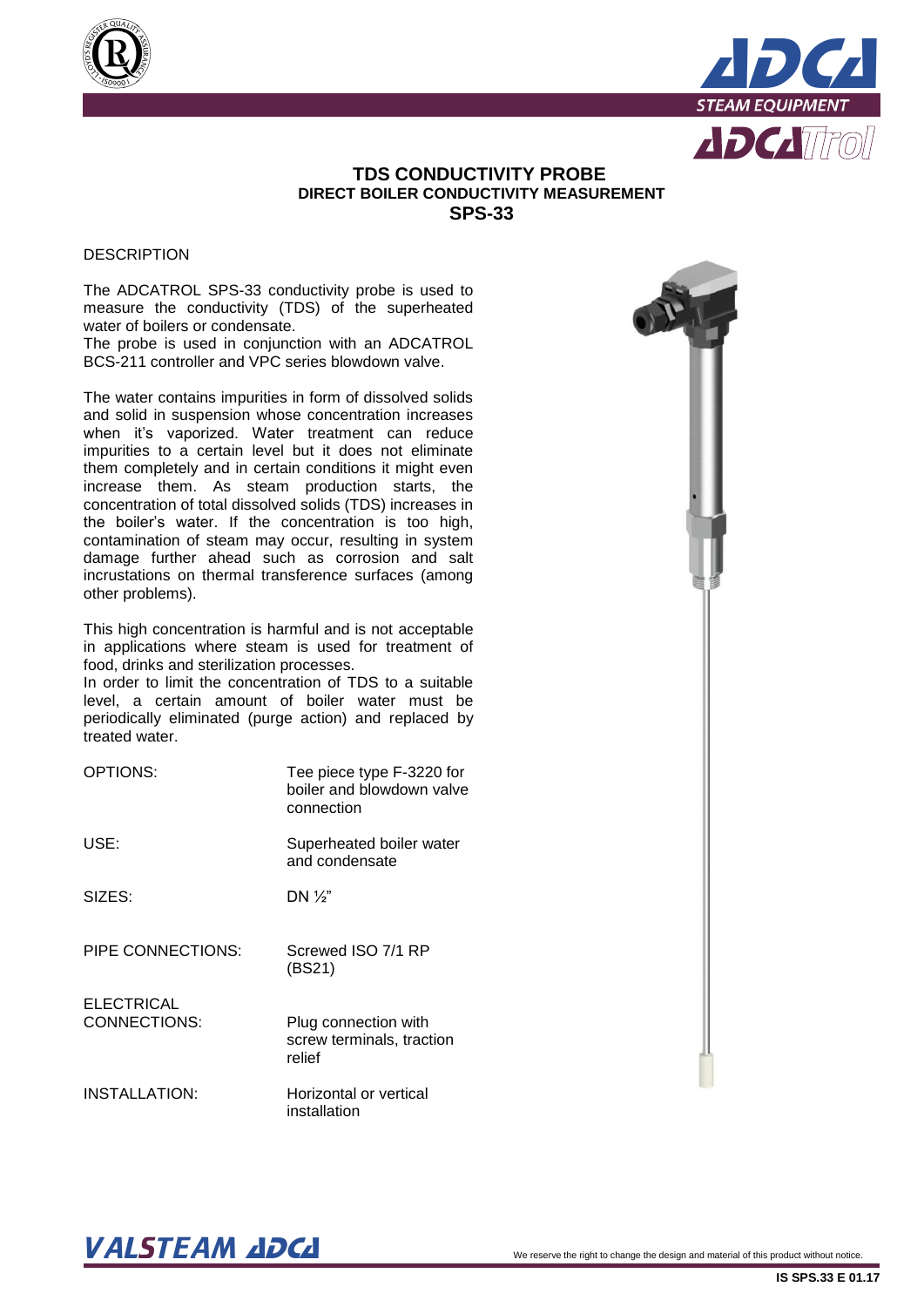



| <b>THECNICAL DATA</b>          |                    |  |
|--------------------------------|--------------------|--|
| <b>TYPE</b>                    | <b>SPS-33</b>      |  |
| Component mark                 | TUV ID: 0000006175 |  |
| Protection as per DIN VDE 0470 | IP <sub>65</sub>   |  |

| <b>LIMITING CONDITIONS</b>            |                      |
|---------------------------------------|----------------------|
| Maximum allow able pressure           | 32 bar               |
| Maximum temperature                   | $239^{\circ}$ C      |
| Allow able temperature on plug        | 100 °C               |
| Minimum distance from boiler tubes    | 40 mm                |
| Maximum cable length                  | 100 <sub>m</sub>     |
| Cable gland                           | M <sub>16</sub> x1,5 |
| Minimum conductivity *                | 1 uS/cm              |
| Protection as per DIN VDE 0470        | <b>IP65</b>          |
| * Low er range available upon request |                      |

| <b>MATERIALS</b>   |                 |
|--------------------|-----------------|
| <b>DESIGNATION</b> | <b>MATERIAL</b> |
| Probe housing      | Stainless steel |
| Probe rod          | Stainless steel |
| Insulation         | PTFF            |
| Socket             | Polyamid        |
| Sealng ring        | Soft iron       |
| Measuring flange   | 1.046           |



### **INSTALLATION EXAMPLES**

**Note:** Provide a spacing of R ≥ 40 mm between the central end pole of the probe and any metallic parts such as the boiler wall, tubes and fittings. The probe must be installed in a way where it is always in contact with the water (immersed at least 100 mm), away from the steam bubbles and as far from the feedwater inlet as possible.

#### **Horizontal installation with a Tee piece type F-3220**



**\* Other dimensions for probe length L are available upon request (Standard version: L=435 mm).**